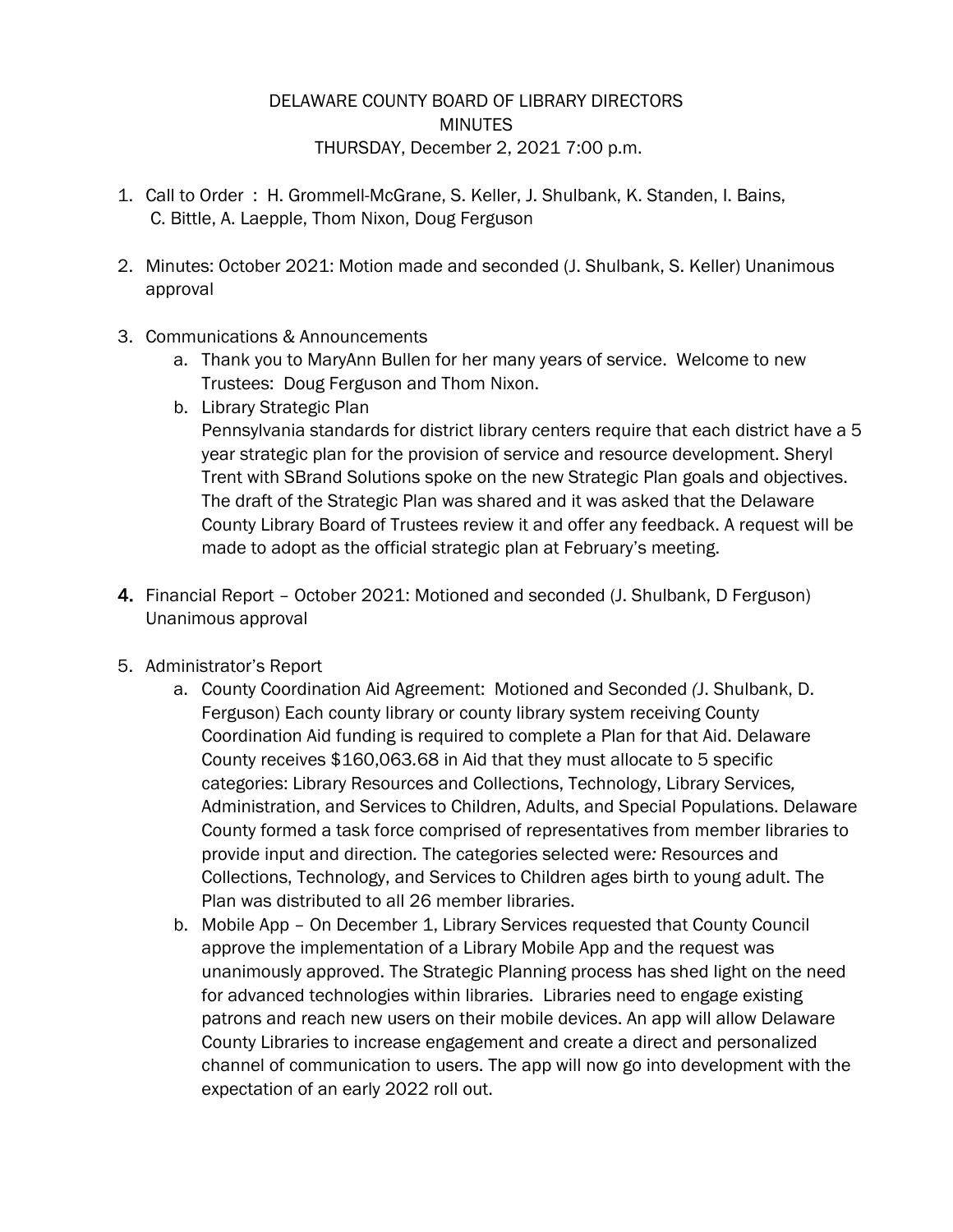*c.* Office of Commonwealth Libraries Institute of Museum and Library Services OCL-IMLS ARP Grant

Delaware County Libraries, as an entity that received 2020-2021 State Aid to Libraries, is eligible to apply for \$167,669 in American Rescue Plan (ARP) Funding provided by the Institute of Museum and Library Services (IMLS) and available through the Pennsylvania Department of Education Office of Commonwealth Libraries. After reviewing the grant requirements, the DCL Headquarters staff recommended to the member library directors at their November 18 meeting that the grant be focused on the replacement of circulation computers across the network. There was consensus among the member libraries to move forward with this proposal. County Council approval to submit the grant application at their December 1 meeting. DCL Headquarters staff is currently working on the application. It is due January 25, 2022.

- 6. Committee Report none
- 7. New Business-

New Board officers are needed for the upcoming year, 2022. Susan Keller will chair the nominating committee for interested officers of the board. Please contact her if interested.

- 8. Old Business none
- 9. Public Comments
	- a. Sandy McCann, Newtown Square Library. Voiced concerns over next year's board meetings being held in person and the location being Government Center Building. Due to the Sunshine law, Delaware County Library Services is an agency of the county government and required to reinstate in person meetings. DCL Headquarters staff members are working on having a Zoom webinar set in place for February 2022 and future meetings.
	- b. Linda Laws, Yeadon Library. Shared that board member Annette Johns passed away in October. Annette enjoyed attending the meetings, and she will be missed. Yeadon also has two new trustees, and they hope to bring them in for February's meeting.
	- c. Bob Fyfe, Middletown Library, Check out their new library located at: 464 South Old Middletown Road, Lima, PA 19037. Also upcoming Bottle & Brush Event, December 3, 2021 Time: 630- 8:30. \$40.00 per person.

10.Adjourn : Motioned and seconded (J. Shulbank, D Ferguson) Unanimous approval